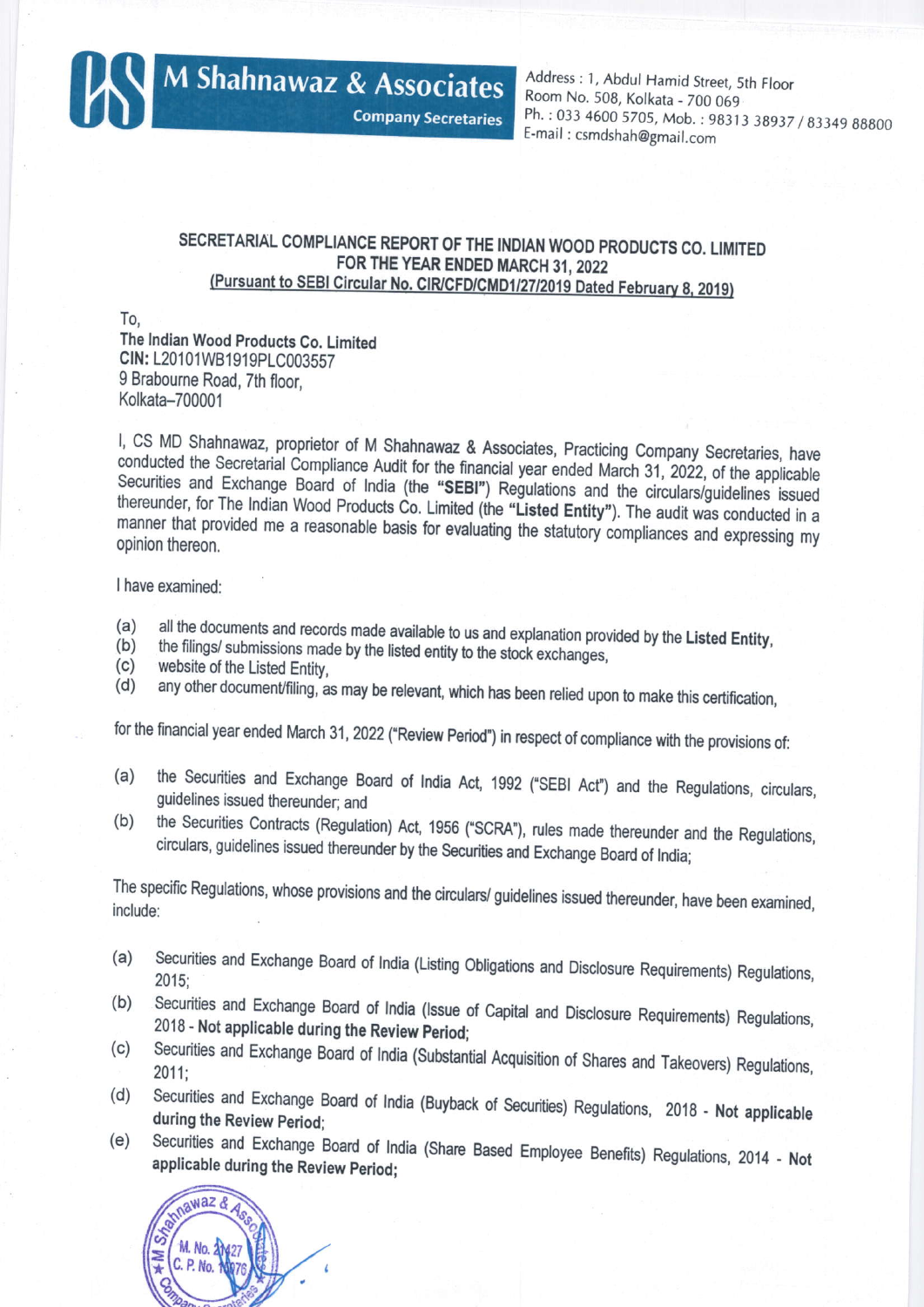- Securities and Exchange Board of India (Issue and Listing of Debt Securities) Regulations, 2008 Not  $(f)$ applicable during the Review Period;
- Securities and Exchange Board of India (Issue and Listing of Non- Convertible and Redeemable  $(g)$ Preference Shares)Regulations, 2013 - Not applicable during the Review Period;
- Securities and Exchange Board of India (Prohibition of Insider Trading) Regulations, 2015;  $(h)$
- Other applicable regulations and circulars/guidelines issued thereunder;  $(i)$

and based on the above examination, I hereby report that, during the Review Period:

The Listed Entity has complied with the provisions of the above Regulations and circulars / guidelines issued thereunder, except in respect of matters specified below:

| Sr. No. | <b>Compliance Requirement (Regulations/</b><br>circulars / guidelines including specific<br>clause) | <b>Deviations</b> | <b>Observations/ Remarks of the</b><br><b>Practicing Company</b><br>Secretary |
|---------|-----------------------------------------------------------------------------------------------------|-------------------|-------------------------------------------------------------------------------|
|         |                                                                                                     | <b>None</b>       |                                                                               |

- The Listed Entity has maintained proper records under the provisions of the above Regulations and  $(a)$ circulars/ guidelines issued thereunder insofar as it appears from my examination of those records.
- The following are the details of actions taken against the Listed Entity / its promoters / directors / material  $(b)$ subsidiaries either by SEBI or by Stock Exchanges (including under the Standard Operating Procedures issued by SEBI through various circulars) under the aforesaid Acts / Regulations and circulars/ guidelines

| Sr.<br>No. | Action taken by | <b>Details of violation</b> | <b>Details of action</b><br>taken E.g. fines,<br>warning letter,<br>debarment, etc. | Observations/<br>remarks of the<br><b>Practicing</b><br>Company<br>Secretary, if any. |
|------------|-----------------|-----------------------------|-------------------------------------------------------------------------------------|---------------------------------------------------------------------------------------|
|            |                 | <b>None</b>                 |                                                                                     |                                                                                       |